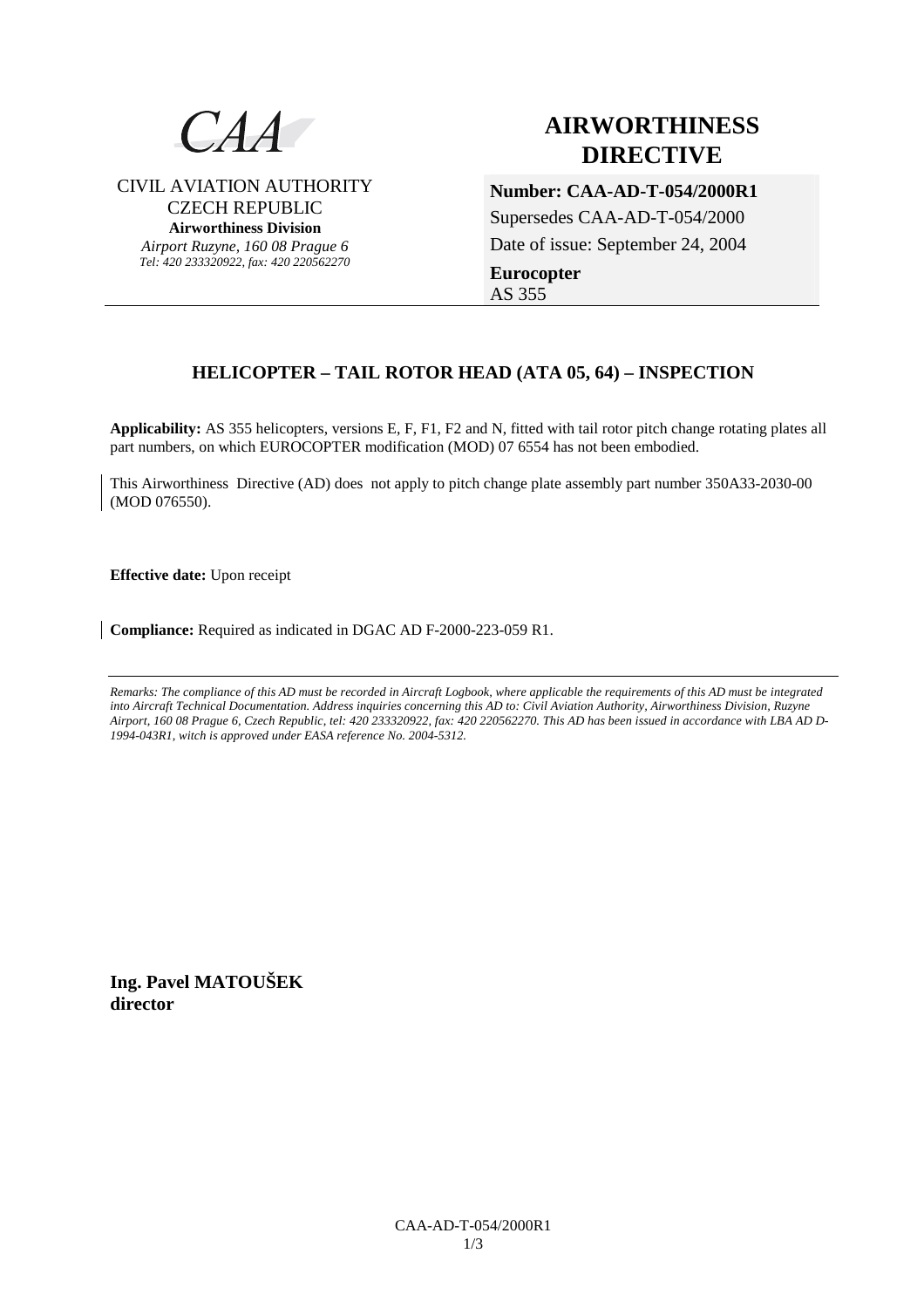# **DGAC AD No.: F-2000-223-059 R1 Issue Date: September 15, 2004**

This Airworthiness Directive is published by the DGAC on behalf of EASA, Airworthiness Authority of the State of Design for the affected product, part or appliance.

No person may operate an aircraft to which an Airworthiness Directive applies, except in accordance with the requirements of that Airworthiness Directive, unless otherwise agreed with the Authority of the State of Registry.

Corresponding foreign Airworthiness Directive(s): Not applicable Airworthiness Directive(s) replaced: 2000-223-059 original issue Person in charge of airworthiness: EUROCOPTER

#### **Type(s): AS 355 helicopters**

Type certificate(s) No. 168 TCDS No 168 ATA chapter: 05,64

#### **Subject: Tail rotor - Bearing spacer of the tail rotor head pitch change plate**

#### **1. EFFECTIVITY:**

AS 355 helicopters, versions E, F, F1, F2 and N, fitted with tail rotor pitch change rotating plates all part numbers, on which EUROCOPTER modification (MOD) 07 6554 has not been embodied.

This Airworthiness Directive (AD) does not apply to pitch change plate assembly part number 350A33-2030-00 (MOD 076550).

#### **2. REASON:**

This AD is issued to prevent deterioration and loss of the tail rotor head (TRH) pitch change control.

Revision 1 of this AD covers referenced Revision 1 of EUROCOPTER AS 355 Alert Service Bulletin (ASB) No. 05.00.33, with no change to the technical content, but reducing the effectivity defined in paragraph 1 with reference to a modification.

#### **3. MANDATORY ACTIONS AND COMPLIANCE TIMES:**

The following measures are rendered mandatory as from the effective date of the original issue of this AD:

3.1. At the latest within 10 flying hours, identify the position of the spacer and the tail rotor pitch change rotating plate in compliance with the instructions given in paragraph 2.B.1. of referenced EUROCOPTER AS 355 ASB No. 05.00.33 R1.

3.2. At each check after the last flight of the day, check in compliance with the instructions given in paragraph 2.B.2. of the referenced ASB, that the paint index marks on the tail rotor pitch change rotating plate and on the spacer are aligned.

If the paint index marks are aligned, comply with the instructions described in paragraph 2.B.3. of the referenced ASB (embodiment of MOD 07 6554) at the latest during the next "T" basic inspection.

If the paint index marks are not aligned, comply with the instructions described in paragraph 2.B.4. of the referenced ASB (embodiment of MOD 07 6554) at the latest within 25 flying hours from detection of the misalignment.

3.3. Before installing a pitch change plate assembly or a tail gear box assembly, held as spares, on an aircraft, comply with the instructions described in paragraph 2.B.3. of the referenced ASB (embodiment of MOD 07 6554).

#### **4. REFERENCE PUBLICATION:**

EUROCOPTER AS 355 Alert Service Bulletin No. 05.00.33 R1 (Any subsequent approved revision to this ASB is acceptable).